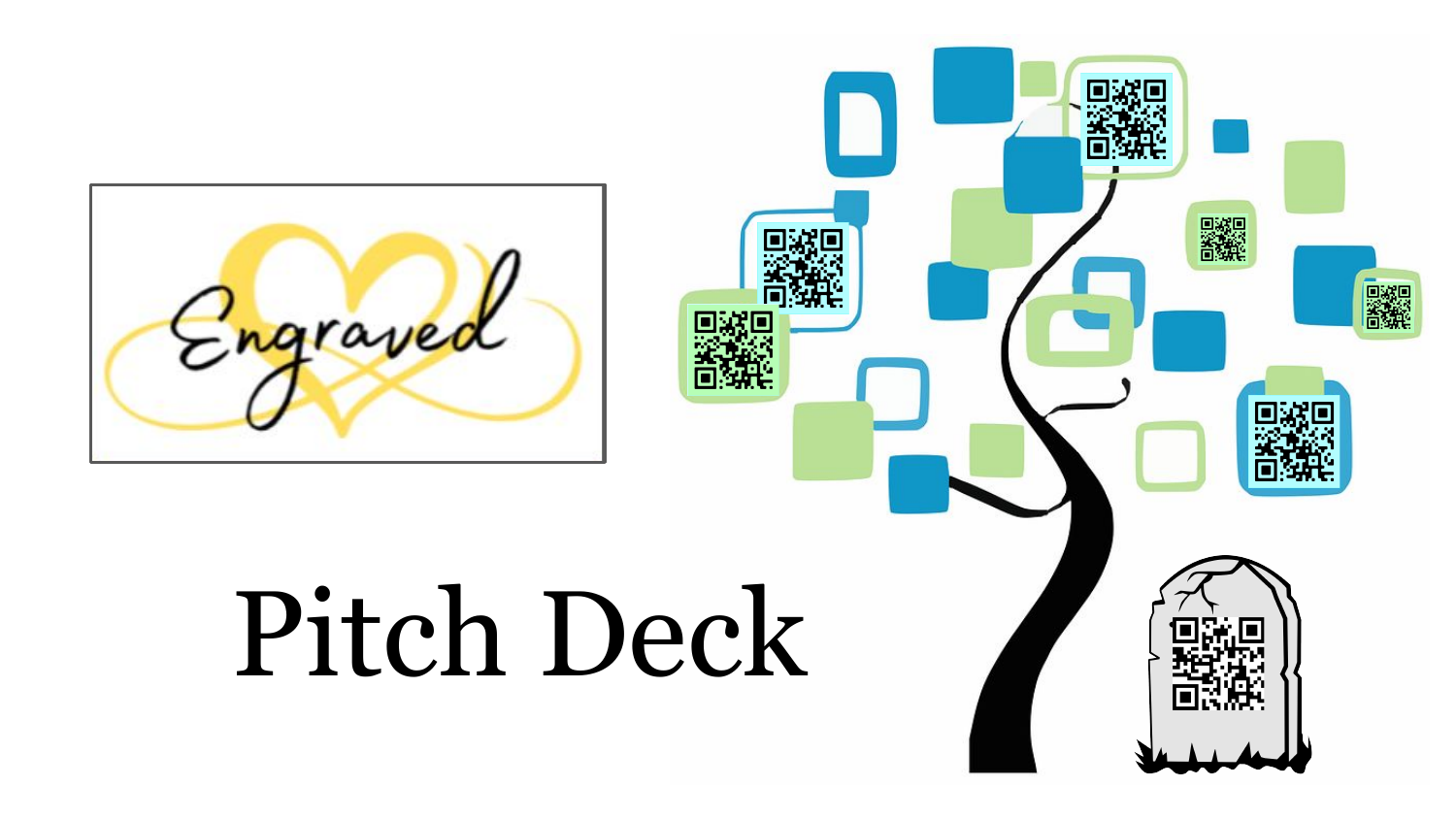#### Vision & Value Proposition

Engraved is the path to preserving family heritage and human history. It also has the added perk of bringing awareness to sustainability in commemorating loved ones and improving current practices. In writing my current book, I found that cemeteries are lost (read that again) and that we are out of room to bury the dead. Toxins last longer than an eternity. There has to be a better way.

Engraved starts family and history preservation efforts by equipping gravestones with a QR code embedded with the exact gps location, video, documents, voice recordings, known family tree, and a link to the departed's 'digital life vault' and commemorative website. Who better to record the story of their life than the person living it. We extend our efforts to equip historical cemeteries with QRs of all known information. It is our quest to link the human race to each other and our history.

#### *Engraved is the documentary of Ancestery.com meets History channel*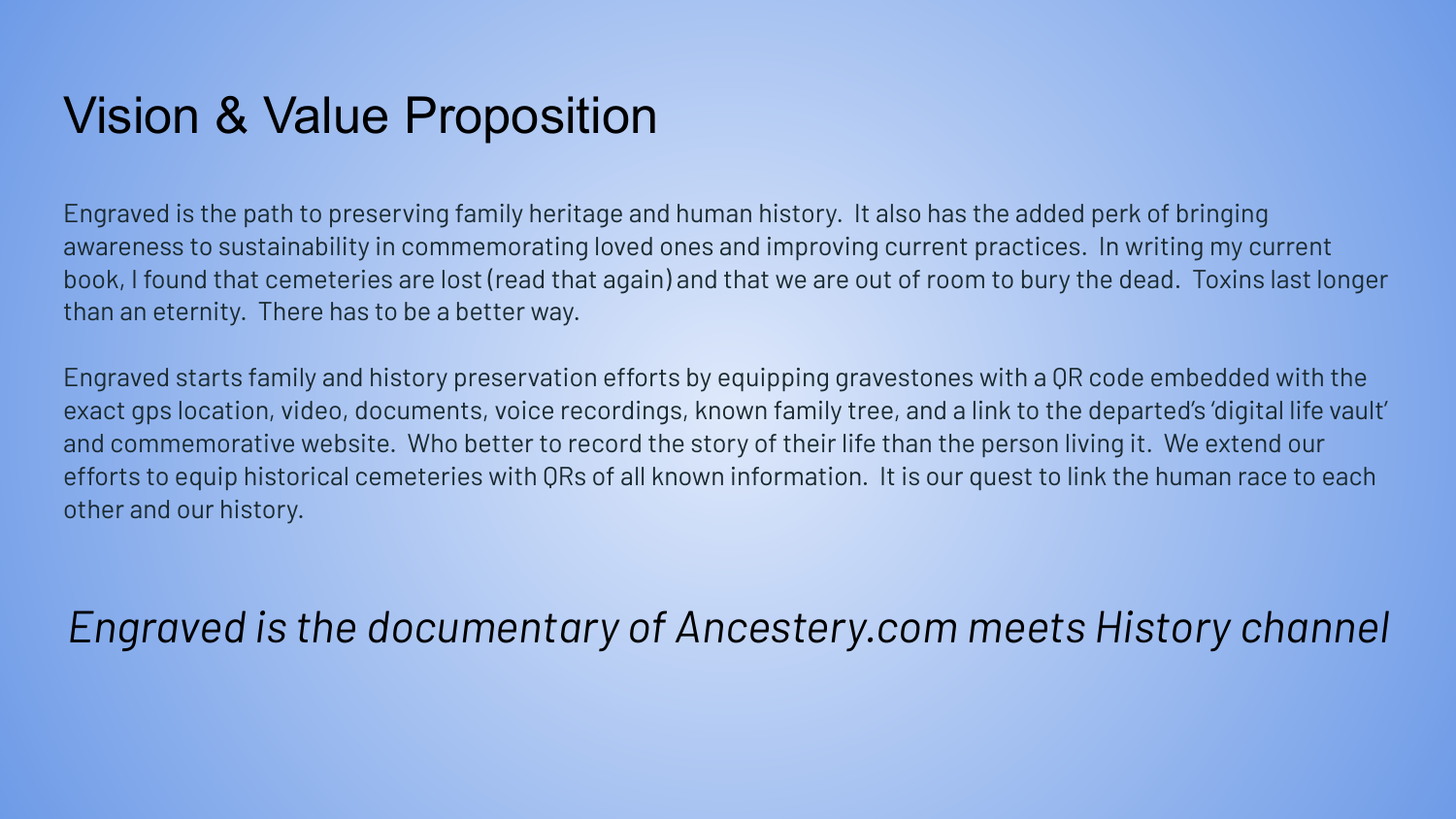# The Problems

#1 History, specifically the history of marginalized individuals, is lost in untold stories and wisdom.

#2 Cemeteries are moved, built over, lost, or repurposed as we are seeing in Florida, New York, San Francisco - coast to coast.

#3 Family trees and how we link to each other are easily forgotten and our heritage is unknown and uncelebrated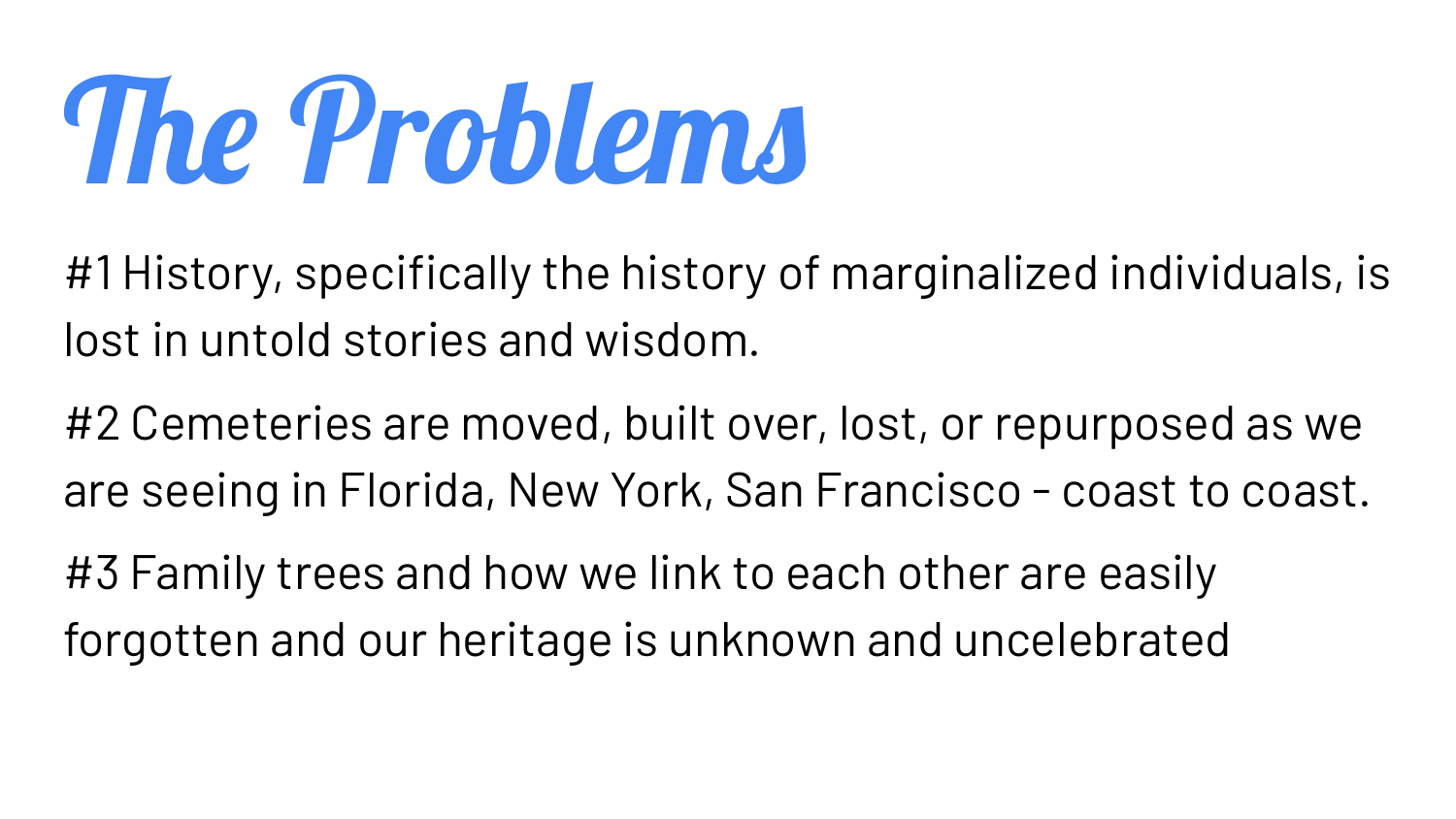### Target Market & Opportunity

Everyone meets their demise. We would begin with:

- ❖ People who estate plan
- ❖ People with digital goods (NFTs, Bitcoin, documents)
- ❖ Financial planners
- ❖ Elderly
- ❖ Parents
- ❖ Businesses with mental and financial wellness plans as a benefit for their employees

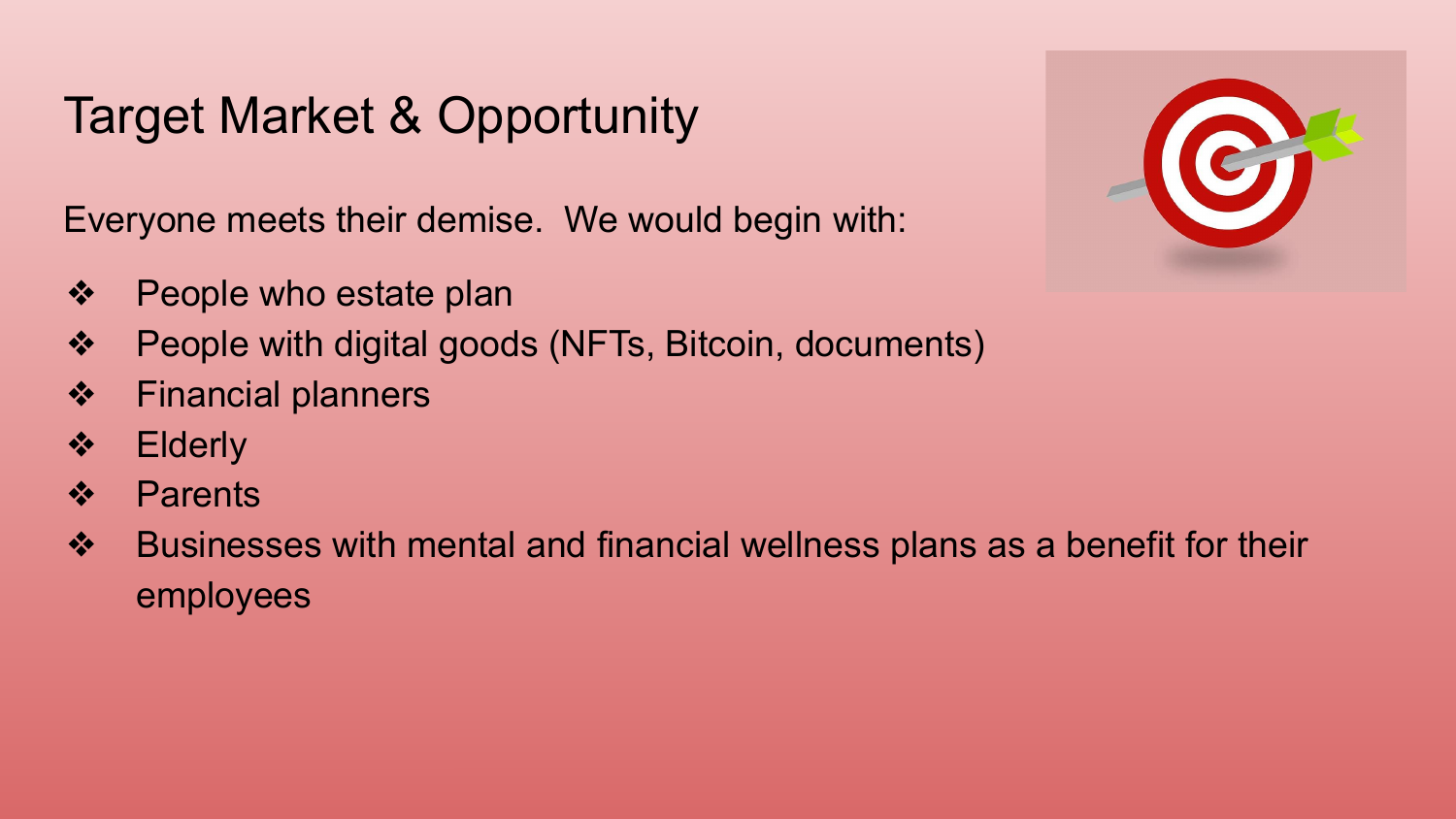# The Solutions

#1 Any user will be able to upload QR code information to our system for preservation

#2 Permanent records of cemetery location and QR embedding will remain with our site so nothing is lost

#3 Through documents we are able to link relationships and provide a quilt of family history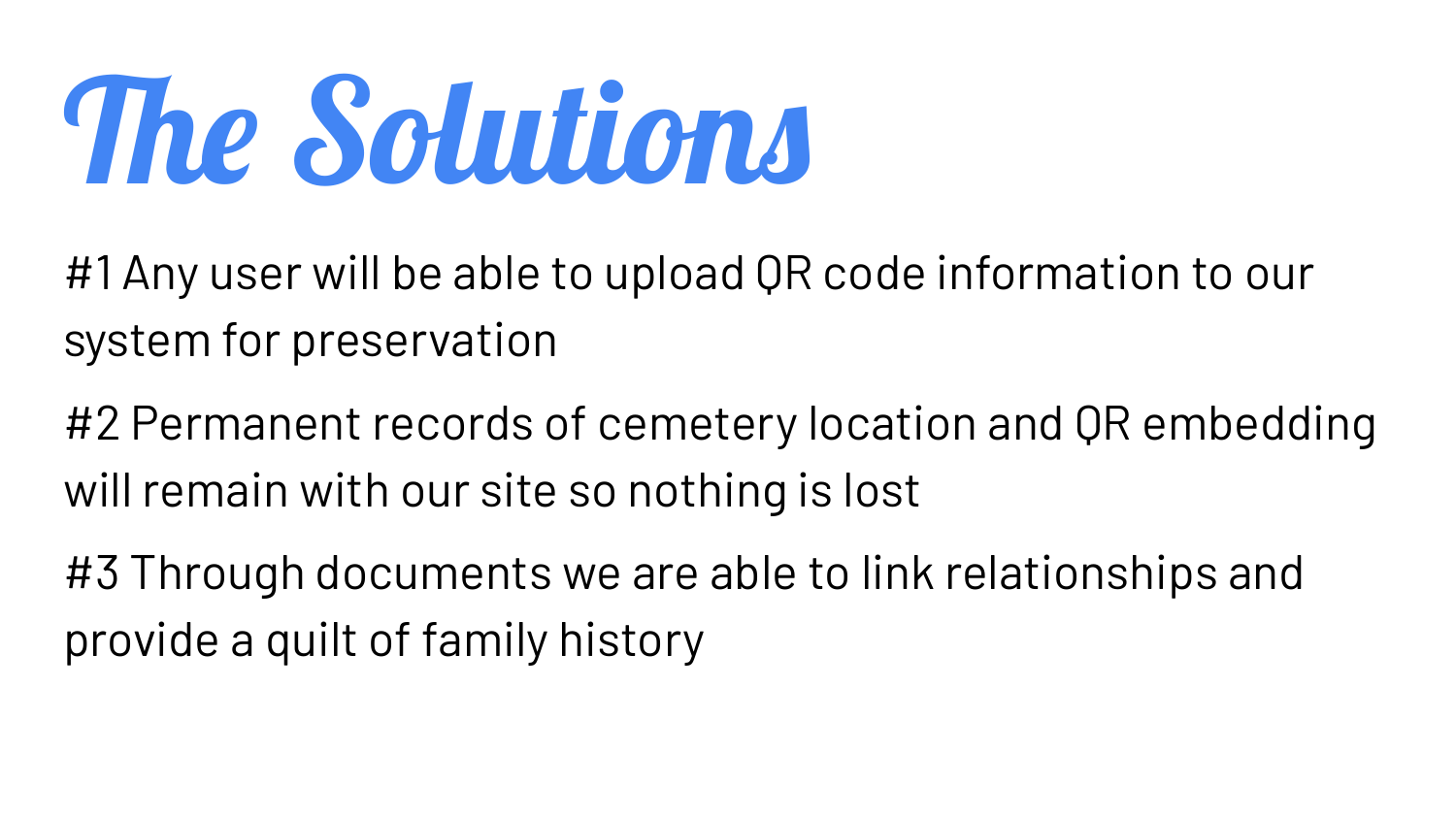#### Revenue Model

- \*Subscription based
- \*Estate planning packages
- \*Production packages
- \*IAP remembrance items
- \*Business advertising (sustainability options and other services)